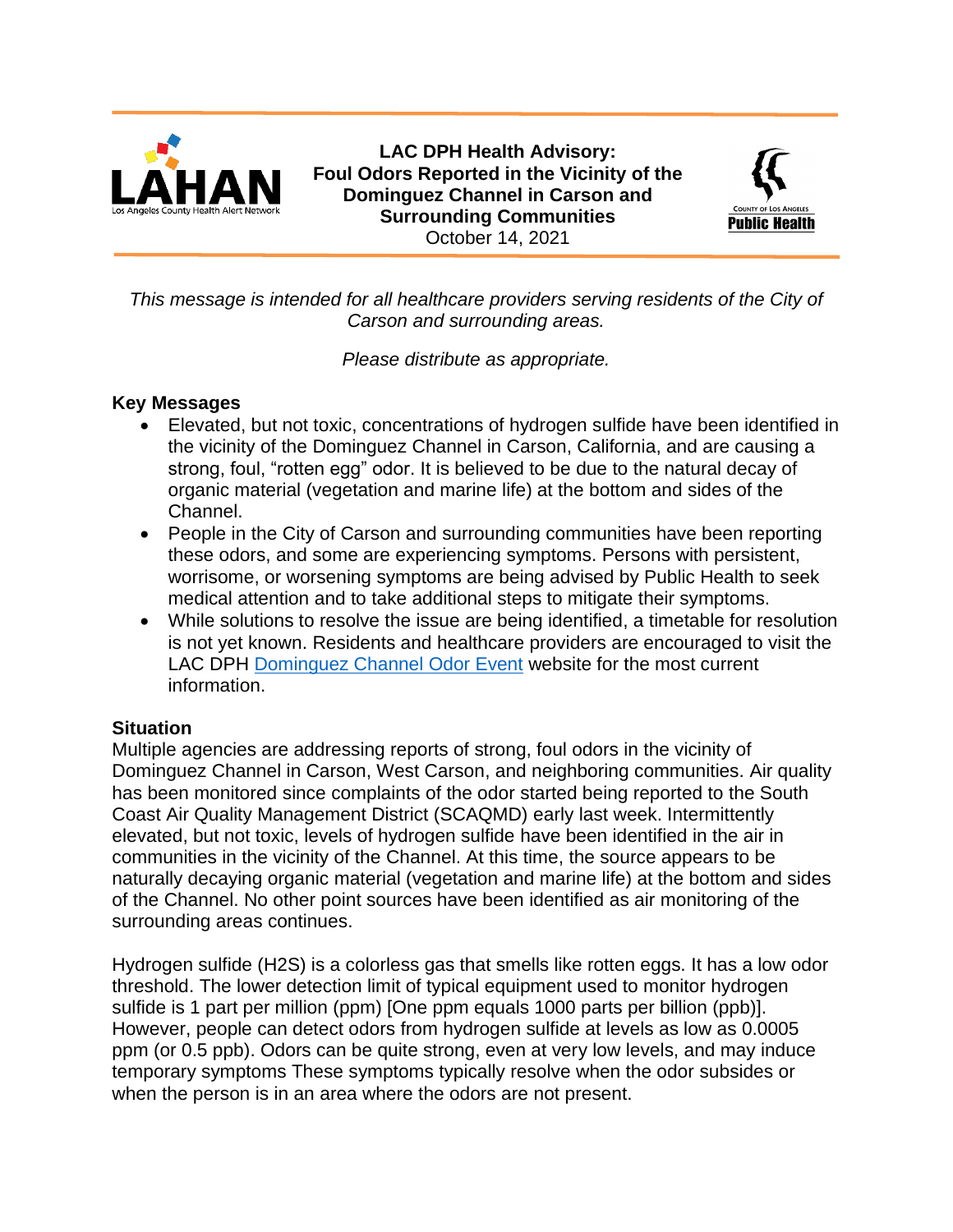People in Carson and in surrounding areas have been reporting symptoms as a result of these odors. The symptoms reported have largely ranged from mild to moderate, regardless of the strength of the foul odors detected. As odors have been noted to be fluctuating and intermittently present in the affected areas, some people may have fluctuating symptoms, while patients with continuous exposure to odors may present with persistent symptoms. People are being advised to seek medical attention for persistent, worrisome, or worsening symptoms and to take additional steps to mitigate their symptoms.

# **Actions Requested of Providers**

- For patients presenting with headache, dizziness, ocular or sinopulmonary irritation, and/or gastrointestinal complaints, assess for a history of recent (since October 3, 2021) exposures to foul odors (like "rotten eggs") in relationship to their symptoms. If odors were present, ask where the odor was detected and how strong the odor was. If the symptoms occurred in the presence of the odors, exposure to hydrogen sulfide may be the cause of their symptoms. Note: symptoms typically resolve when the odor subsides or when the person is in an area where the odors are not present.
- Evaluate and treat patients symptomatically and in accordance with clinical judgement.
- Recommend that patients experiencing the odors take measures to reduce their exposure to the odors, such as:
	- $\circ$  Keeping doors and windows closed as much as possible when the odors are present outside. When odors are not present outside, open windows to air out the building.
	- o Changing the air filters on their central HVAC system to ones that are HEPA or MERV-rated filter with activated carbon (charcoal) to improve indoor air quality and odors.
	- o Using a certified portable HEPA indoor air filter with activated charcoal to improve indoor air quality and odors.
	- $\circ$  Temporarily leaving the area where odors are present to alleviate persistent, worrisome, or worsening symptoms.
- Advise patients to seek immediate medical care if their symptoms feel life threatening.
- Provide those experiencing the odors with the most recent *[Community Notice on](http://publichealth.lacounty.gov/media/docs/Updated_Community_Notice_for_Odors_in_the_City_of_Carson.pdf) [the County's Response to Odors Reported in the City of Carson](http://publichealth.lacounty.gov/media/docs/Updated_Community_Notice_for_Odors_in_the_City_of_Carson.pdf)*, which includes guidance on choosing HVAC air filters with activated carbon, information on certified portable HEPA indoor filters with activated carbon, and potential support.
- Advise patients to report odors daily to the South Coast Air Quality Management District at<http://www.aqmd.gov/home/air-quality/complaints> or by telephone at 1-800-CUT-SMOG (1-800-288-7664).

*Advice for the Use of Masks for COVID-19 Prevention in Areas with the Odor:* Masks used for preventing COVID-19, including the more advanced N95 or P-100 respirators, are not designed to provide protection from gases. Mask-wearing to prevent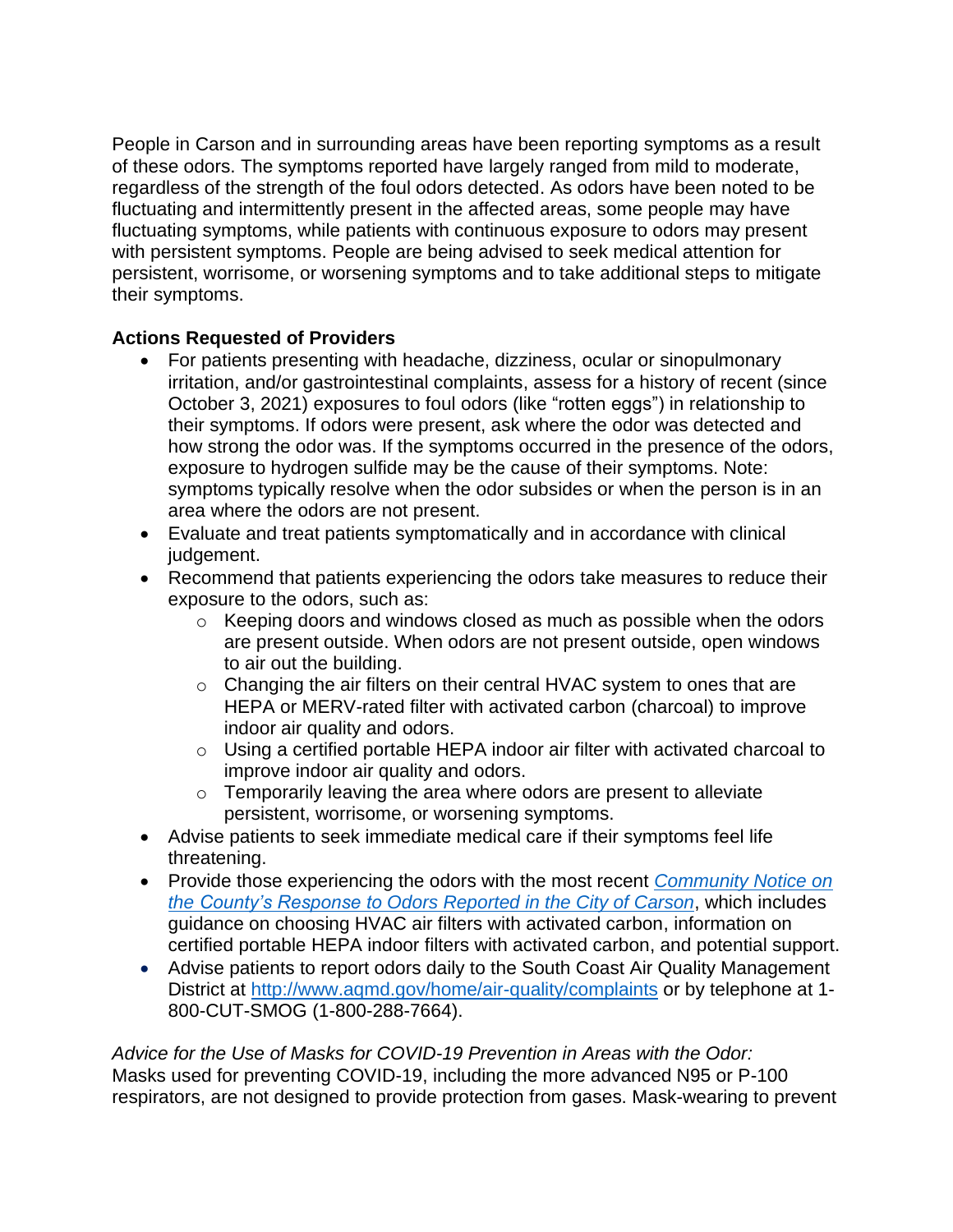COVID-19 is still advised. When odors are present, advise those wearing a mask for COVID-19 prevention to change their mask frequently throughout the day. Moisture buildup inside masks has the potential to trap trace amounts of hydrogen sulfide, which may become a source of prolonged exposure to hydrogen sulfide even when the odor is no longer present in the air.

### **Hydrogen Sulfide Overview** *What Is It?*

Hydrogen sulfide (also known as H2S) is a colorless gas with a strong odor of rotten eggs, even at low concentrations in the air. Most of the hydrogen sulfide released to air comes from natural sources such as swamps, stagnant bodies of water, and volcanoes. It is also associated with municipal sewers and sewage treatment plants. It can also be released from industrial sources such as petroleum refineries, natural gas plants, petrochemical plants, kraft paper mills, manure treatment facilities, wastewater treatment facilities, and tanneries, among other sources.

# *Clinical Presentation*

It is both an irritant and a chemical asphyxiant with effects on both oxygen utilization and the central nervous system. Its health effects can vary depending on the level and duration of exposure. Mild-to-moderate symptoms occur primarily as a physiologic response to odors caused by hydrogen sulfide. Symptoms may be worse in people with pre-existing health conditions, such as lung or heart conditions.

- **Mild symptoms** include headache; ocular and sinopulmonary irritation (e.g., burning/tearing of eyes, cough, shortness of breath); and nausea/abdominal discomfort.
- **Moderate symptoms** may include the above, in addition to malaise, dizziness, vomiting, and/or dyspnea.
- **Severe acute symptoms** include shock, coma, convulsions, and death via direct neurotoxicity from hydrogen sulfide.

Mild and moderate symptoms are usually transient and reversible with removal from the exposure and reflect the characteristics of physiological responses to the odor. It should be noted that considerable variation in symptom severity may be seen among members of the same household.

# *Diagnosis and Treatment*

Physiological response to hydrogen sulfide should be suspected in patients with a history of exposure to odors in the City of Carson and surrounding areas who have physical symptoms consistent with a hydrogen sulfide exposure.

Providers should use their clinical judgement in evaluating and treating patients presenting with any symptoms occurring in the presence of foul odors. Based on the patient's symptoms, physical exam findings, and underlying health conditions and the provider's clinical judgement, it may be reasonable to check any of the following: CBC, blood glucose, electrolytes, renal function, and ECG and, if applicable, fetal monitoring.